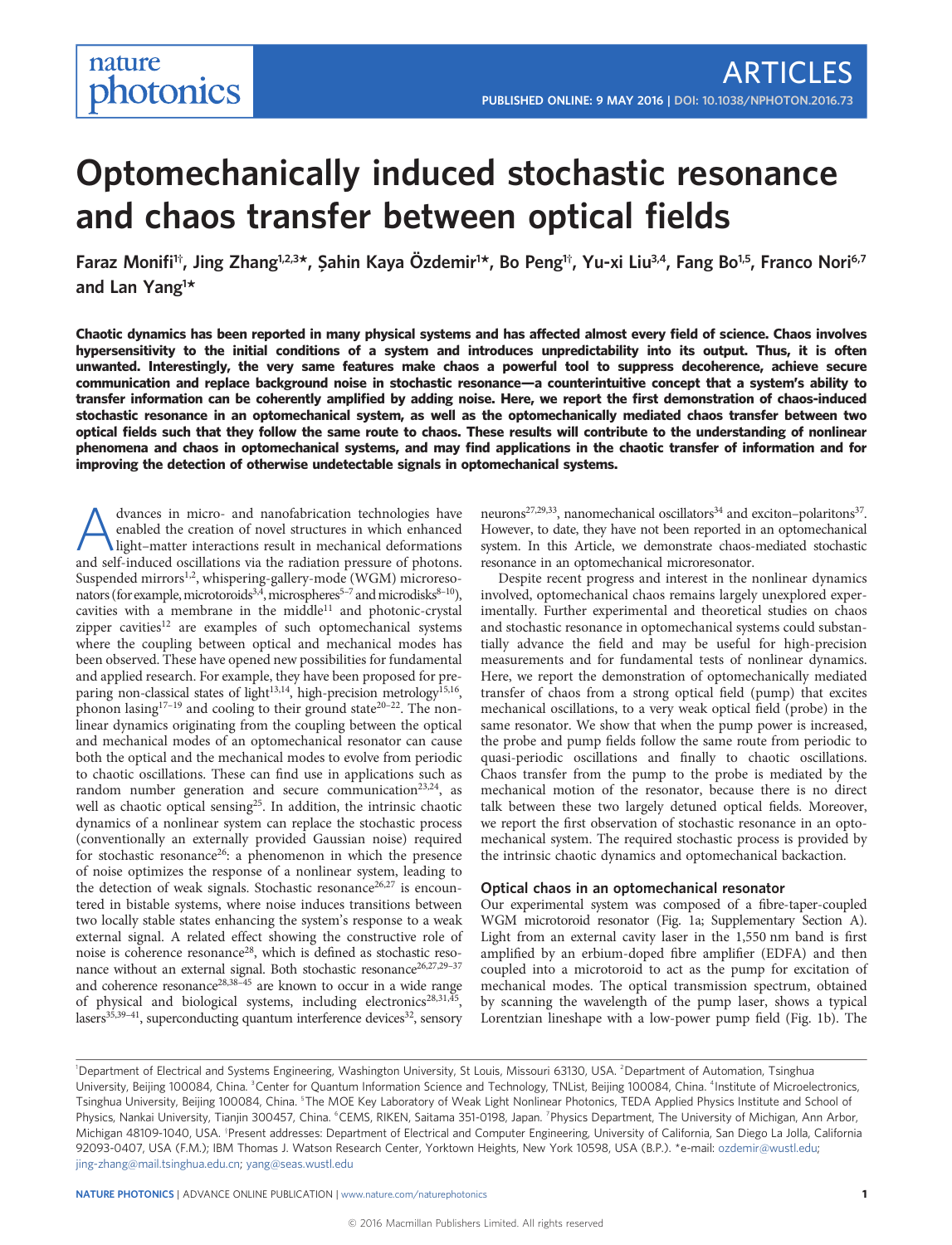

Figure 1 | Whispering-gallery-mode microtoroid optomechanical resonator. a, Sectional view of the microtoroid illustrating the mechanical motion induced by the optical radiation force. b, Typical transmission spectra obtained by scanning the wavelength of a tunable laser with a power well below (red) and above (blue) the mechanical oscillation threshold. At high powers (blue), thermally induced linewidth broadening and fluctuations due to the mechanical oscillations kick in. Inset: Close-up view of the fluctuations in the transmission, obtained at a specific wavelength of the laser, revealing a sinusoidal oscillation at the frequency  $Ω<sub>m</sub>$  of the mechanical oscillation. c, Typical electrical spectrum analyser trace of the detected photocurrent below the mechanical oscillation threshold. Inset: The spectrum above threshold. Blue traces, experimental data; red curves, best fitting curve. RF, radiofrequency.

quality factor of this optical mode is  $1 \times 10^7$ . As the pump power increases, the spectrum changes from a Lorentzian lineshape to a distorted asymmetric lineshape as a result of thermal nonlinearity<sup>46,47</sup>. This helps to keep the pump laser blue-detuned with respect to the resonant line of the microcavity. As a result, radiation-pressureinduced mechanical oscillations take place, leading to modulation of the transmitted light at the frequency of the mechanical motion (Fig. 1b, inset). This is reflected by the oscillations imprinted on the optical transmission spectra (Fig. 1b). Radiofrequency (RF) power versus frequency traces, obtained using an electrical spectrum analyser (ESA), revealed a Lorentzian spectrum located at  $Ω<sub>m</sub> ≈ 26.1 MHz with a linewidth of ~200 kHz, giving a mechanism$ ical quality factor of  $Q_m \approx 131$  when the pump power is below the threshold of mechanical oscillation (Fig. 1c). For powers above threshold, linewidth narrowing is clearly observed (Fig. 1c, inset).

To investigate the effect of mechanical motion induced by the strong pump field on a weak light field (probe light) within the same resonator, we used an external cavity laser with emission in the 980 nm band. The power of the probe laser was chosen such that it did not induce any thermal or mechanical effect on the resonator; that is, its power was well below the threshold of mechanical oscillations. We monitored the transmission spectra of the pump and the probe fields separately by photodiodes connected to an oscilloscope and an ESA. The probe resonance mode had a quality factor of  $6 \times 10^6$ .

As we increase the power of the pump field, the transmitted pump light is observed to transit from a fixed state to a region of periodic oscillations and finally to the chaotic regime through period-doubling bifurcation<sup>48,49</sup> cascades (Fig. 2a). A periodic regime, with only a few sharp peaks, then a quasi-periodic regime, with infinite discrete sharp peaks, are observed successively in the output spectrum of the pump field (Supplementary Section B). Finally, the whole baseline of the output spectrum of the pump field increases, suggesting that the system has entered the chaotic regime. All these results agree very well with those of previous studies<sup>4,48,49</sup>. These phenomena observed for the pump field originate from nonlinear optomechanical coupling between the optical pump field and the mechanical mode of the resonator. Intuitively, one may attribute this observed dynamics to the chaotic mechanical motion of the resonator<sup>50</sup>. However, the mechanical motion of the resonator, reconstructed using the experimental data in the theoretical model, shows that the optical signal is chaotic even if the mechanical motion of the resonator is periodic (Supplementary Section E). Thus, we conclude that the reason for the chaotic behaviour in the optical field in our experiments is a strong nonlinear optical Kerr response induced by nonlinear coupling between the optical and mechanical modes.

By simultaneously monitoring the probe field we found that, as the pump power increases, the probe also experiences periodic, quasiperiodic and finally chaotic regimes (Supplementary Section C). More importantly, the pump and probe enter the chaotic regime via the same bifurcation route (Fig. 2); that is, both optical fields experience the same number of period-doubling cascades and the doubling points occur at the same values of pump power. These features are clearly seen in the phase-space plots in Fig. 2a,b and in the bifurcation diagrams in Fig. 2c,d. The experimental data fit very well with the bifurcation theory. Each periodic region is smaller than the previous region by a factor  $a_1/a_2 = 4.5556$  for the pump and  $\tilde{a}_1/\tilde{a}_2$  = 4.5556 for the probe, and these factors are close to the first universal Feigenbaum constant of 4.6692. The ratio between the width of a tine and the width of one of its two subtines for the pump is  $b_1/b_2 = 2.6412$  and that for the probe is  $\tilde{b}_1/\tilde{b}_2 = 2.8687$ ,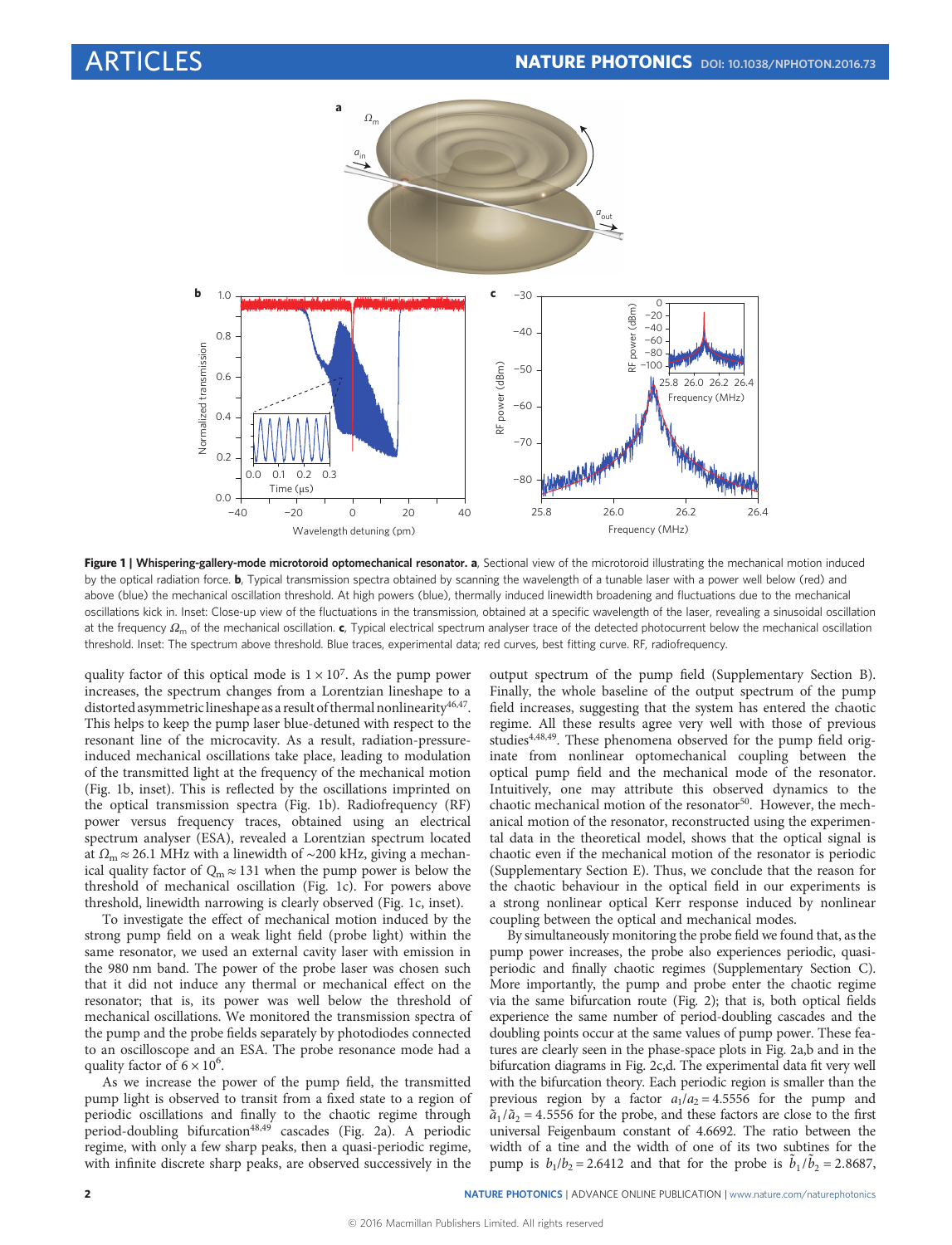

Figure 2 | Optomechanically mediated chaos generation and transfer between optical fields. a,b, Phase diagrams of the pump (a) and probe (b) fields in periodic (left), quasi-periodic (middle) and chaotic (right) regimes. The phase diagrams were obtained by plotting the first time derivative of the measured output power of the pump (a) and the probe (b) fields as a function of the respective output powers.  $c,d$ , Bifurcation diagrams of the pump  $(c)$  and probe (d) fields as a function of input pump power. The pump and probe enter the chaotic regime via the same bifurcation route. The ratios of the bifurcation intervals for the pump ( $a_1/a_2$ ) and probe ( $\tilde{a}_1/\tilde{a}_2$ ) are both 4.5556. The ratio between the width of a tine and the width of one of its two subtines is  $b_1/b_2 = 2.6412$  for the pump and  $\tilde{b}_1/\tilde{b}_2$  = 2.8687 for the probe.

both of which are close to the second universal Feigenbaum constant, 2.5029. The probe field used in the experiments was so weak that it could not induce any mechanical oscillations of its own and the large frequency-detuning between the pump field (in the 1,550 nm band) and the probe field (in the 980 nm band) ensured that there was no direct crosstalk between the optical fields. Thus, the observed close relation between the route to chaos for the pump and probe fields can only be attributed to the fact that the periodic mechanical motion of the microresonator mediates coupling between the optical modes via optomechanically induced Kerr-like nonlinearity and enables the probe to follow the pump field (Supplementary Sections B and D).

# Controlling chaos and stochastic noise

We next investigated the effects of increasing pump power (1,550 nm band) on the detected pump and probe signals (980 nm band), the degree of sensitivity to the initial conditions, and chaos in the probe. To do this, we first calculated the maximal Lyapunov exponent (MLE) from the detected pump and probe signals. Lyapunov exponents quantify the sensitivity of a system to the initial conditions and give a measure of predictability. They are a measure of the rate of convergence or divergence of nearby trajectories in phase space. The behaviour of the MLE is a good indicator of the degree of convergence or divergence of an entire system. A positive MLE implies divergence and sensitivity to initial conditions, and that the orbits are on a chaotic attractor. If, on the other hand, the MLE is negative, then the trajectories converge to a common fixed point. A zero exponent indicates that the orbits maintain their relative positions and are on a stable attractor. We observed that, with increasing pump power, the degree of chaos and sensitivity to initial conditions, as indicated by the positive MLE, first increased and then decreased after reaching its maximum, both for the pump and the probe fields (Fig. 3a). With further increase of the pump, the MLE became negative, indicating a reverse perioddoubling route out of chaos into periodic dynamics. In addition to the pump power, the pump-cavity detuning and the damping rate of the pump affect the MLE for both the pump and the probe fields (Supplementary Section F).

We also measured the bandwidth D of the probe signal and found that it increased with increasing pump power (Fig. 3b–e), and the relation between  $D$  of the probe signal and the pump power  $P_{\text{pump}}$ follows the power function  $\vec{D} = \alpha P_{\text{pump}}^{1/2}$ , with  $\alpha = 1.65 \times 10^8$  Hz mW<sup>-1/2</sup> (Fig. 3b). This is contrary to the expectation that the less (more) chaotic the signal, the smaller (larger) its bandwidth. We attribute this to the presence of both the deterministic noise from chaos and the stochastic noise from the optomechanical backaction. The system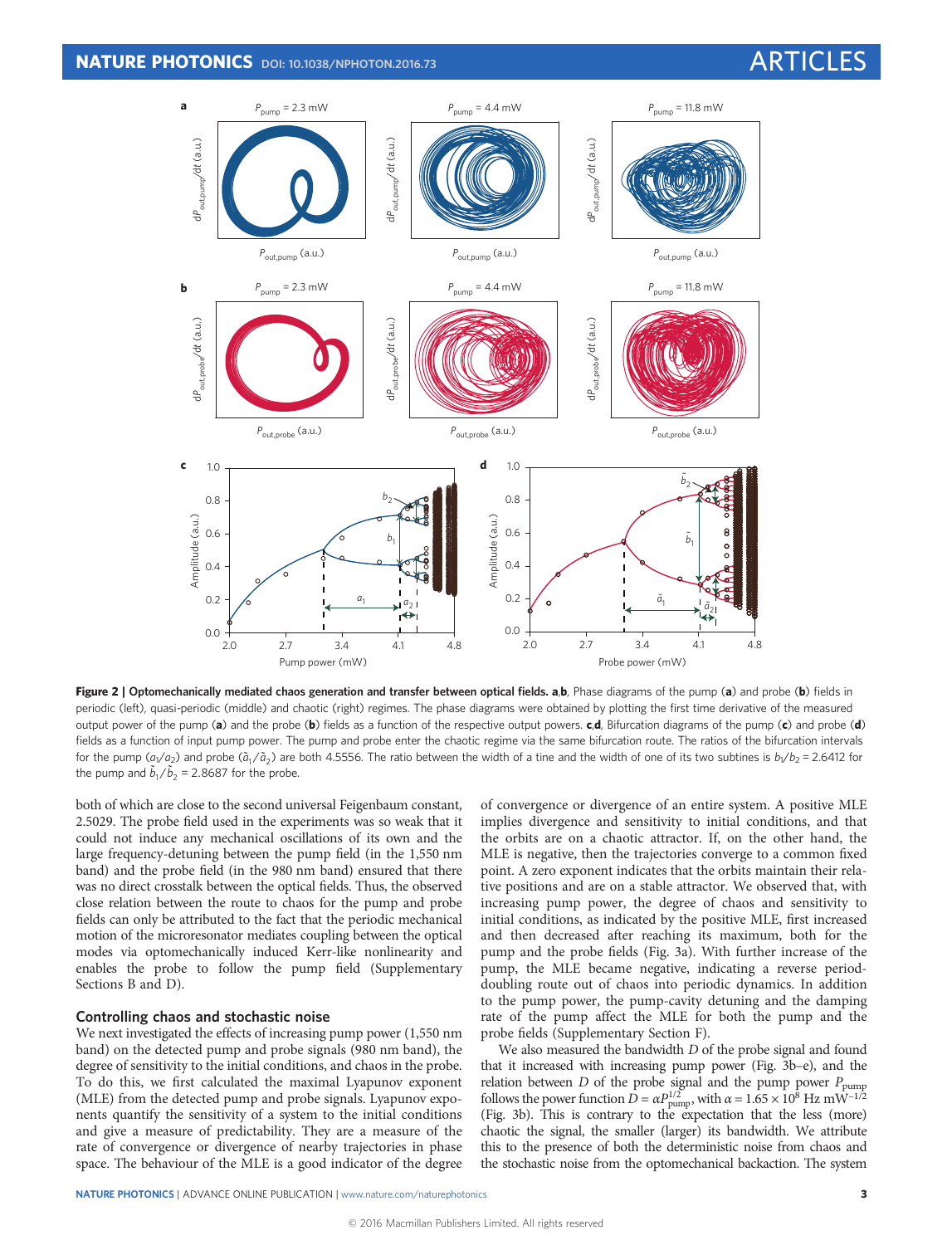

Figure 3 | Maximal Lyapunov exponents and probe bandwidth. a, Maximal Lyapunov exponents for the pump (blue) and the probe (red) fields as a function of the pump power. The Lyapunov exponents describe the sensitivity of the transmitted pump and probe signals to the input pump power. Blue circles and red diamonds are the exponents calculated from measured data. Blue and red curves are guides to the eye. b, Bandwidth broadening of the probe as a function of pump power. Blue circles, experimental data; red curve, fitting curve. Inset: Cross-correlation between the pump and probe fields as a function of pump power.  $c-e$ , Typical spectra obtained for the probe at different pump powers. Power increases from  $c$  to  $e$ , clearly showing the bandwidth broadening. The corresponding Lyapunov exponents and bandwidths are indicated in a and b.

is chaotic for the range of pump power where the maximal Lyapunov exponent is positive (Fig. 3a). For smaller or larger power levels, the system is not in the chaotic regime. Thus, chaos-induced noise is present only for a certain range of pump power. The effect of optomechanical backaction, on the other hand, is always present in the power range shown in Fig. 3 and its effect increases with increasing pump power. The higher the pump power, the larger the stochastic noise due to backaction (Fig. 3e has more backaction noise than Fig. 3d, which has more than Fig. 3c). In Fig. 3c,e (corresponding to zero or negative maximum Lyapunov exponent), the bandwidth is almost completely determined by the optomechanical backaction, with very small or no contribution from chaos. In Fig. 3d, the system is in the chaotic regime and thus both chaos and backaction contribute to the noise, leading to a larger probe bandwidth in Fig. 3d than in Fig. 3c. At the pump power used to obtain the spectrum shown in Fig. 3e, on the other hand, the system is no longer in the chaotic regime. However, the backaction noise reaches such high levels that it surpasses the combined effect of the chaos and backaction noises of Fig. 3d. As a result, Fig. 3e has a larger bandwidth. In our system, the pump and probe thus became less chaotic when the pump power was increased beyond a critical value. However, at the same time, their bandwidths increased, implying a greater noise contribution from the optomechanical backaction. Therefore, the correlation between the pump and probe fields decreased with increasing pump power (Fig. 3b, inset).

## Stochastic resonance in an optomechanical resonator

We observed that, below a critical value, increasing the pump power increases the signal-to-noise ratio (SNR) of both the probe and the pump fields. However, beyond this value, the SNR decreases, despite increasing pump power (Fig. 4a). When the pump was turned off  $(P_{\text{pump}} \sim 0 \text{ mW})$ , the SNR of the probe signal was -10 dB. The maximum value of the SNR was obtained for a pump power of  $P_{\text{pump}} \sim 15 \text{ mW}$ . The relation between the pump power and the SNR of the probe is given by the expression  $(\varepsilon/P_{\text{pump}}) \exp(-\beta/\sqrt{P_{\text{pump}}})$ , where  $\varepsilon = 0.825$  mW and  $\beta = 7.4764$  mW<sup>1/2</sup> (Supplementary Section G). Combining the relation between the bandwidth and the pump power with the relation between the SNR and pump power, we find that the relation between the SNR and the bandwidth of the probe signal scales as  $SNR \propto aD^{-2} \exp(-b/D)$  (Supplementary Section G). This expression indicates that the SNR is not a monotonous function of bandwidth D (that is, noise) and that it is possible to increase the SNR by increasing the noise<sup>26,35,36</sup>. This effect is referred to as stochastic resonance: a phenomenon in which the response of a nonlinear system to a weak input signal is optimized by the presence of a particular level of stochastic noise, that is, the noise-enhanced response of an input signal. Figure 4b provides a conceptual illustration of the mechanism leading to chaos-mediated stochastic resonance in our optomechanical system. An observed noise benefit (Fig. 4a) can be described as stochastic resonance if the input (weak signal) and output signals are well defined $2^7$ . In our experiment, the input is given by the weak probe field (in the 980 nm band) and the output is the signal detected in the probe mode at the end of the fibre taper. In the rotated frame and with the elimination of mechanical degrees of freedom, the optical system is described by a weak periodic input (that is, the weak probe field) modulated by the frequency of the mechanical mode (Supplementary Sections B and H). The noise required for stochastic resonance can be either external or internal (due to the internal dynamics of the system). In our system it is provided by both the optomechanical backaction and chaotic dynamics, which are both controlled by the external pump field.

At low pump powers, corresponding to periodic or less-chaotic regimes (that is, a negative or zero Lyapunov exponent), the contribution of the backaction noise is small, and chaos is not strong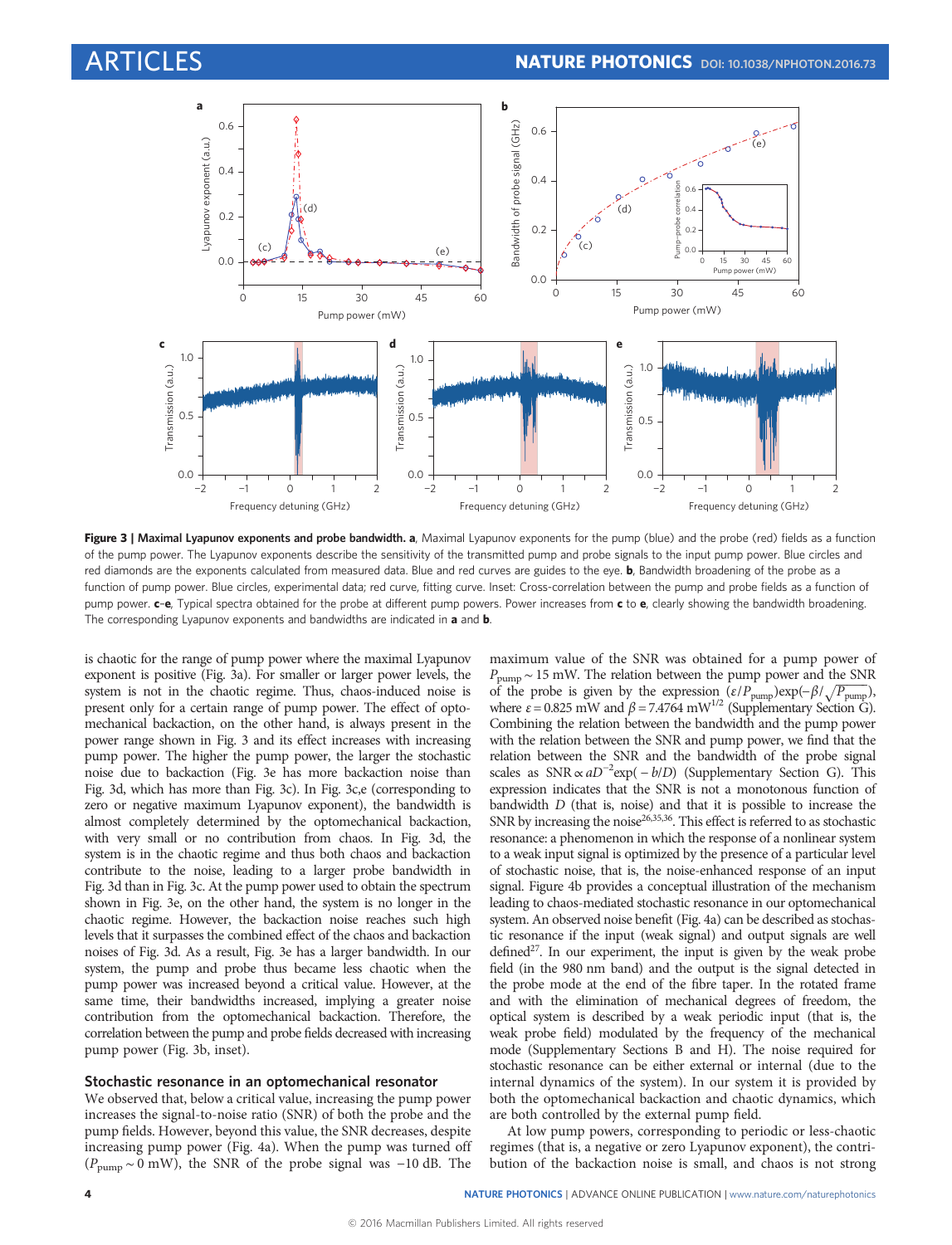![](_page_4_Figure_2.jpeg)

Figure 4 | Optomechanically induced chaos-mediated stochastic resonance in an optomechanical resonator. a, Signal-to-noise ratio (SNR) of the probe as a function of pump power. Solid curve: Best fit to the experimental data (open circles). **b**, Illustration conceptualizing chaos-mediated stochastic resonance in an optomechanical resonator. Mechanical motion mediates the pump–probe coupling and enables the pump field to control chaos, the strength of the optomechanical backaction, and the probe bandwidth. Hence, the pump controls the system's noise. Increasing the pump power first increases the SNR to its maximum and then reduces it. c,d, Mean  $\langle \tau \rangle$  (c) and scaled standard deviation R (d) of interspike intervals  $\tau$ , obtained from experimental data for the probe (blue open circles) as a function of pump power, exhibiting the theoretically expected characteristics for a system with stochastic resonance (Supplementary Section H). The data points labelled c, d and e correspond to the same points indicated in Fig. 3.

enough to amplify the signal. Therefore, the SNR is low. At much higher pump power levels, the system evolves out of chaos. At the same time, the noise contribution to the probe from the optomechanical backaction increases with increasing pump power and becomes comparable to the probe signal. Consequently, the SNR of the probe decreases. Between these two SNR minima, the noise attains the optimal level to amplify the signal coherently with the help of intermode interference due to the chaotic map, and thus an SNR maximum occurs. Indeed, resonant jumps between different attractors of a system due to chaos-mediated noise was previously suggested by Anishchenko et  $al$ <sup>30</sup> as a route to stochastic resonance and to improve SNR.

The mean  $\langle \tau \rangle$  (Fig. 4c) and scaled standard deviation  $R = \sqrt{\langle \tau^2 \rangle - \langle \tau \rangle^2}/\langle \tau \rangle$  (Fig. 4d) of the interspike intervals  $\tau$  of the signals detected in our experiments exhibit the theoretically expected dependence on the noise (that is, pump power) for a system with stochastic resonance (Supplementary Section H). Although  $\langle \tau \rangle$  is not affected by the pump power and retains its value of 0.24 μs (the resonance revival frequency of 26 MHz determined by the frequency of the mechanical mode), R attains a maximum at an optimal pump power (that is,  $R$  is a concave function of noise). On the other hand, for a system with coherence resonance, increasing noise leads to a decrease in  $\langle \tau \rangle$  and R is a convex function of the noise (Supplementary Section H)<sup>28,42,44,51</sup>. It is known that in a system with coherence resonance the positions of the resonant peaks in the output spectra shift with increasing pump power, implying that the resonances are induced solely by noise44. The resonant peak in our experimentally obtained output power spectra, however, was located at the frequency of the mechanical mode, which modulated the input probe field, and its position did not change with increasing pump power (that is, noise level), providing another signature of stochastic resonance (Supplementary Section H). Thus, we believe that the observed SNR enhancement is due to the chaos-mediated stochastic resonance and hence this work constitutes the first observation of optomechanically induced chaos-mediated stochastic resonance, which is a counterintuitive process where additional noise can be helpful.

# Conclusions and discussion

The ability to transfer chaos from a strong signal to a very weak signal via mechanical motion, such that the signals are correlated and follow the same route to chaos, opens new venues for applications of optomechanics. One such direction would be to transfer chaos from a classical field to a quantum field to create chaotic quantum states of light for secure and faithful transmission of quantum signals. The chaotic transfer of classical and quantum information in such cavity-optomechanical systems demonstrated here is limited by the achievable chaotic bandwidth, which is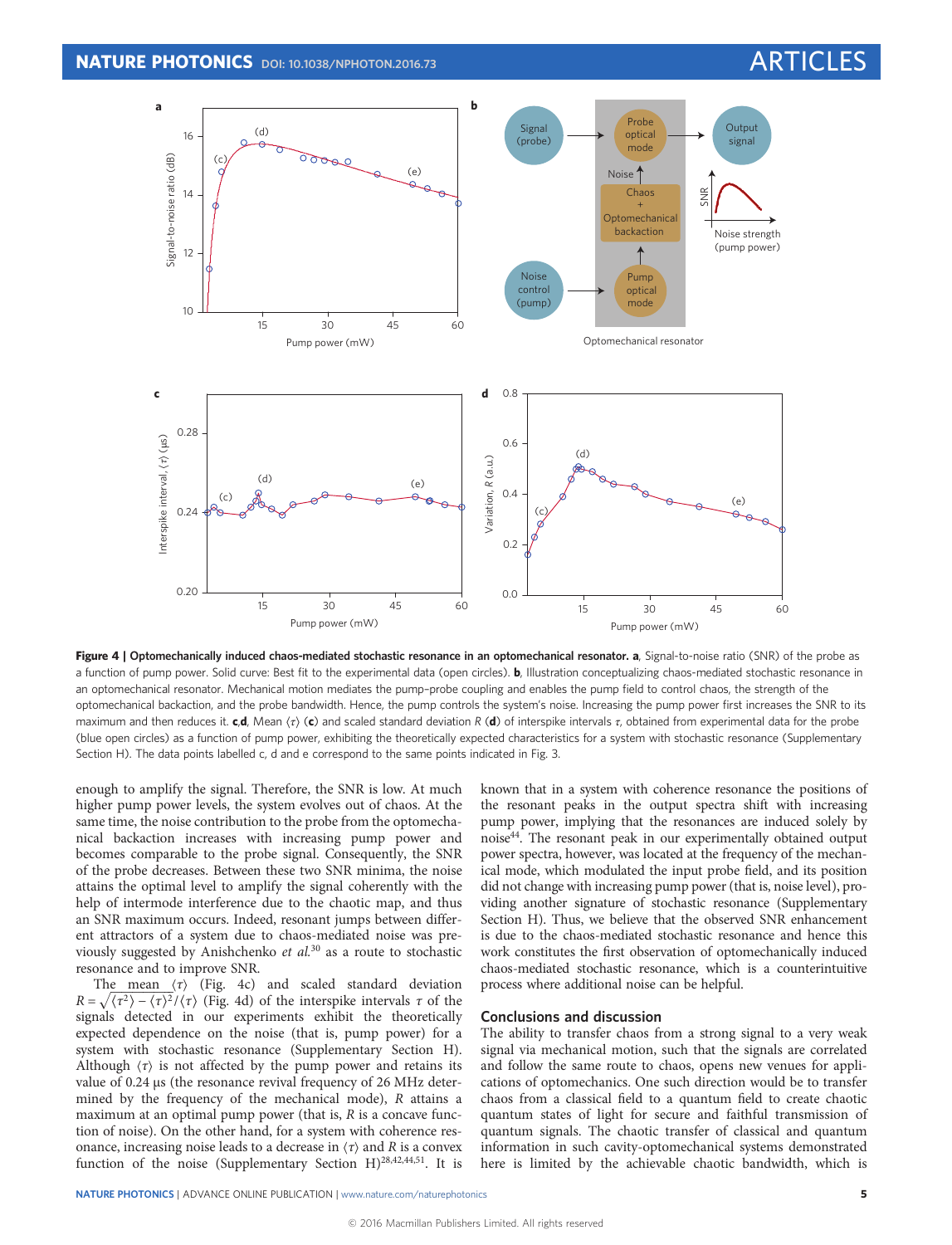determined by the strength of the optomechanical interaction and the bandwidth restrictions imposed by the cavity. One can increase the chaotic bandwidth by using waveguide structures that have larger bandwidths than the cavities. Moreover, the presence of chaos-mediated stochastic resonance in optomechanical systems is exciting not only for a fundamental understanding of the nonlinear dynamics induced by the optomechanical coupling, but also for the possibility of using stochastic resonance to enhance the signalprocessing capabilities to detect and manipulate weak signals. Although we have performed experiments in an optomechanical system, our results can be extended to micro/nanomechanical systems where frequency-separated mechanical modes are coupled to each other, for example, acoustic modes of a micromechanical resonator<sup>52</sup> or cantilevers regularly spaced along a central clamped– clamped beam53. We believe that generating, transferring and controlling optomechanical chaos and using it for stochastic resonance paves the way for developing electronic and photonic devices that exploit the intrinsic sensitivity of chaos.

# Received 16 October 2015; accepted 15 March 2016; published online 9 May 2016

### References

- 1. Arcizet, O., Cohadon, P.-F., Briant, T., Pinard, M. & Heidman, A. Radiationpressure cooling and optomechanical instability of a micromirror. Nature 444, 71–74 (2006).
- 2. Gigan, S. et al. Self-cooling of a micromirror by radiation pressure. Nature 444, 67–70 (2006).
- 3. Kippenberg, T. J., Rokhsari, H., Carmon, T., Scherer, A. & Vahala, K. J. Analysis of radiation-pressure induced mechanical oscillation of an optical microcavity. Phys. Rev. Lett. 95, 033901 (2005).
- 4. Carmon, T., Rokhsari, H., Yang, L., Kippenberg, T. J. & Vahala, K. J. Temporal behavior of radiation-pressure-induced vibrations of an optical microcavity phonon mode. Phys. Rev. Lett. 94, 223902 (2005).
- 5. Park, Y.-S. & Wang, H. Resolved-sideband and cryogenic cooling of an optomechanical resonator. Nature Phys. 5, 489–493 (2009).
- 6. Dong, C., Fiore, V., Kuzyk, M. C. & Wang, H. Optomechanical dark mode. Science 338, 1609-1613 (2012).
- 7. Tomes, M. & Carmon, T. Photonic micro-electromechanical systems vibrating at X-band (11-GHz) rates. Phys. Rev. Lett. 102, 113601 (2009).
- Hofer, J., Schliesser, A. & Kippenberg, T. J. Cavity optomechanics with ultrahigh-Q crystalline microresonators. Phys. Rev. A 82, 031804(R) (2010).
- 9. Ding, L. et al. Wavelength-sized GaAs optomechanical resonators with gigahertz frequency. Appl. Phys. Lett. 98, 113108 (2011).
- 10. Zhang, M., Luiz, G., Shah, S., Wiederhecker, G. & Lipson, M. Eliminating anchor loss in optomechanical resonators using elastic wave interference. Appl. Phys. Lett. 105, 051904 (2014).
- 11. Thompson, J. D. et al. Strong dispersive coupling of a high-finesse cavity to a micromechanical membrane. Nature 452, 72–75 (2008).
- 12. Chan, J., Eichenfield, M., Camacho, R. & Painter, O. Optical and mechanical design of a 'zipper' photonic crystal optomechanical cavity. Opt. Express 17, 3802–3817 (2009).
- 13. Brooks, D. W. C. et al. Non-classical light generated by quantum-noise-driven cavity optomechanics. Nature 488, 476–480 (2012).
- 14. Rabl, P. Photon blockade effect in optomechanical systems. Phys. Rev. Lett. 107, 063601 (2011).
- 15. Braginsky, V. B. & Manukin, A. B. Measurement of Weak Forces in Physics Experiments (Univ. Chicago Press, 1977).
- 16. Gavartin, E., Verlot, P. & Kippenberg, T. J. A hybrid on-chip optomechanical transducer for ultrasensitive force measurements. Nature Nanotech. 7, 509–514 (2012).
- 17. Grudinin, I. S., Lee, H., Painter, O. & Vahala, K. J. Phonon laser action in a tunable two-level system. Phys. Rev. Lett. 104, 083901 (2010).
- 18. Mahboob, I., Nishiguchi, K., Fujiwara, A. & Yamaguchi, H. Phonon lasing in an electromechanical resonator. Phys. Rev. Lett. 110, 127202 (2013).
- 19. Jing, H. et al. PT-symmetric phonon laser. Phys. Rev. Lett. 113, 053604 (2014).
- 20. Chan, J. et al. Laser cooling of a nanomechanical oscillator into its quantum ground state. Nature 478, 89–92 (2011).
- 21. Teufel, J. D. et al. Sideband cooling of micromechanical motion to the quantum ground state. Nature 475, 359-363 (2011).
- 22. O'Connell, A. D. et al. Quantum ground state and single-phonon control of a mechanical resonator. Nature 464, 697–703 (2010).
- 23. Sciamanna, M. & Shore, K. A. Physics and applications of laser diode chaos. Nature Photon. 9, 151–162 (2015).
- 24. Uchida, A. et al. Fast physical random bit generation with chaotic semiconductor lasers. Nature Photon. 2, 728–732 (2008).
- 25. Redding, B. et al. Low spatial coherence electrically pumped semiconductor laser for speckle-free full-field imaging. Proc. Natl Acad. Sci. USA 112, 1304–1309 (2015).
- 26. Gammaitoni, L., Hänggi, P., Jung, P. & Marchesoni, F. Stochastic resonance. Rev. Mod. Phys. 70, 223–287 (1998).
- 27. McDonnell, M. D. & Abbott, D. What is stochastic resonance? Definitions, misconceptions, debates, and its relevance to biology. PLoS Comput. Biol. 5, e1000348 (2009).
- 28. Gang, H., Ditzinger, T., Ning, C. Z. & Haken, H. Stochastic resonance without external periodic force. Phys. Rev. Lett. 71, 807 (1993).
- 29. McDonnell, M. D. & Ward, L. M. The benefits of noise in neural systems: bridging theory and experiment. Nature Rev. Neurosci. 12, 415–426 (2011).
- 30. Anishchenko, V. S., Neiman, A. B. & Safanova, M. A. Stochastic resonance in chaotic systems. J. Stat. Phys. 70, 183–196 (1993).
- 31. Mantegna, R. N. & Spagnolo, B. Stochastic resonance in a tunnel diode. Phys. Rev. E 49, R1792–R1795 (1994).
- 32. Rouse, R., Han, S., & Lukens, J. E. Flux amplification using stochastic superconducting quantum interference devices. Appl. Phys. Lett. 66,  $108 - 110$  (1995).
- 33. Hänggi, P. Stochastic resonance in biology how noise can enhance detection of weak signals and help improve biological information processing. ChemPhysChem. 3, 285–290 (2002).
- 34. Badzey, R. L. & Mohanty, P. Coherent signal amplification in bistable nanomechanical oscillators by stochastic resonance. Nature 437, 995–998 (2005).
- 35. McNamara, B., Wiesenfeld, K. & Roy, R. Observation of stochastic resonance in a ring laser. Phys. Rev. Lett. 60, 2626–2629 (1988).
- 36. Gammaitoni, L., Marchesoni, F., Menichella-Saetta, E. & Santucci, S. Stochastic resonance in bistable systems. Phy. Rev. Lett. 62, 349-352 (1989).
- 37. Abbaspour, H., Trebaol, S., Portella-Oberli, M. & Deveaud, B. Stochastic resonance in collective exciton–polariton excitations inside a GaAs microcavity. Phys. Rev. Lett. 113, 057401 (2014).
- 38. Liu, Z. & Lai, Y.-C. Coherence resonance in coupled chaotic oscillators. Phys. Rev. Lett. 86, 4737–4740 (2001).
- 39. Karsaklian Dal Bosco, A., Wolfersberger, D. & Sciamanna, M. Delay-induced deterministic resonance of chaotic dynamics. Euro. Phys. Lett. 101, 24001 (2013).
- 40. Masoller, C. Noise-induced resonance in delayed feedback systems. Phys. Rev. Lett. 88, 034102 (2002).
- 41. Arteaga, M. A. et al. Experimental evidence of coherence resonance in a timedelayed bistable system. Phys. Rev. Lett. 99, 023903 (2007).
- 42. Pikovsky, A. S. & Kurths, J. Coherence resonance in a noise-driven excitable system. Phys. Rev. Lett. 78, 775–778 (1997).
- 43. Neiman, A., Saparin, P. I. & Stone, L. Coherence resonance at noisy precursors of bifurcations in nonlinear dynamical systems. Phys. Rev. E 56, 270–273 (1997).
- 44. Lindner, B. & Schimansky-Geier, L. Analytical approach to the stochastic FitzHugh–Nagumo system and coherence resonance. Phys. Rev. E 60, 7270–7276 (1999).
- 45. Postnov, D. E., Han, S. K., Yim, T. G. & Sosnovtseva, O. V. Experimental observation of coherence resonance in cascaded excitable systems. Phys. Rev. E 59, R3791–R3794 (1999).
- 46. Ilchenko, V. S. & Gorodetskii, M. L. Thermal nonlinear effects in optical whispering gallery microresonators. Laser Phys. 2, 1004-1009 (1992).
- 47. Carmon, T., Yang, L. & Vahala, K. J. Dynamical thermal behavior and thermal self-stability of microcavities. Opt. Express 12, 4742–4750 (2004).
- 48. Carmon, T., Cross, M. C. & Vahala, K. J. Chaotic quivering of micron-scaled onchip resonators excited by centrifugal optical pressure. Phys. Rev. Lett. 98, 167203 (2007).
- 49. Bakemeier, L., Alvermann, A. & Fehske, H. Route to chaos in optomechanics. Phys. Rev. Lett. 114, 013601 (2015).
- 50. Marquardt, F. & Girvin, S. M. Trend: optomechanics. Physics 2, 40 (2009).
- 51. Lemarchand, A., Gorecki, J., Gorecki, A. & Nowakows, B. Temperature-driven coherence resonance and stochastic resonance in a thermochemical system. Phys. Rev. E 89, 022916 (2014).
- 52. Dunn, T., Wenzler, J. & Mohanty, P. Anharmonic modal coupling in a bulk micromechanical resonator. Appl. Phys. Lett. 97, 123109 (2010).
- 53. Gaidarzhy, A., Dorignac, J., Zolfagharkhani, G., Imboden, M. & Mohanty, P. Energy measurement in nonlinearly coupled nanomechanical modes. Appl. Phys. Lett. 98, 264106 (2011).

# Acknowledgements

The authors thank F. Marchesoni for discussions and for interpreting the results on stochastic resonance. Ş.K.Ö. thanks J. Mateo for support. L.Y. and Ş.K.Ö. are supported by ARO grant no. W911NF-12-1-0026. J.Z. is supported by the NSFC under grants nos. 61174084 and 61134008. Y.X.L. is supported by the NSFC under grant no. 61025022. Y.X.L. and J.Z. are supported by the National Basic Research Program of China (973 Program) under grant no. 2014CB921401, the NSFC under grant no. 61328502, the